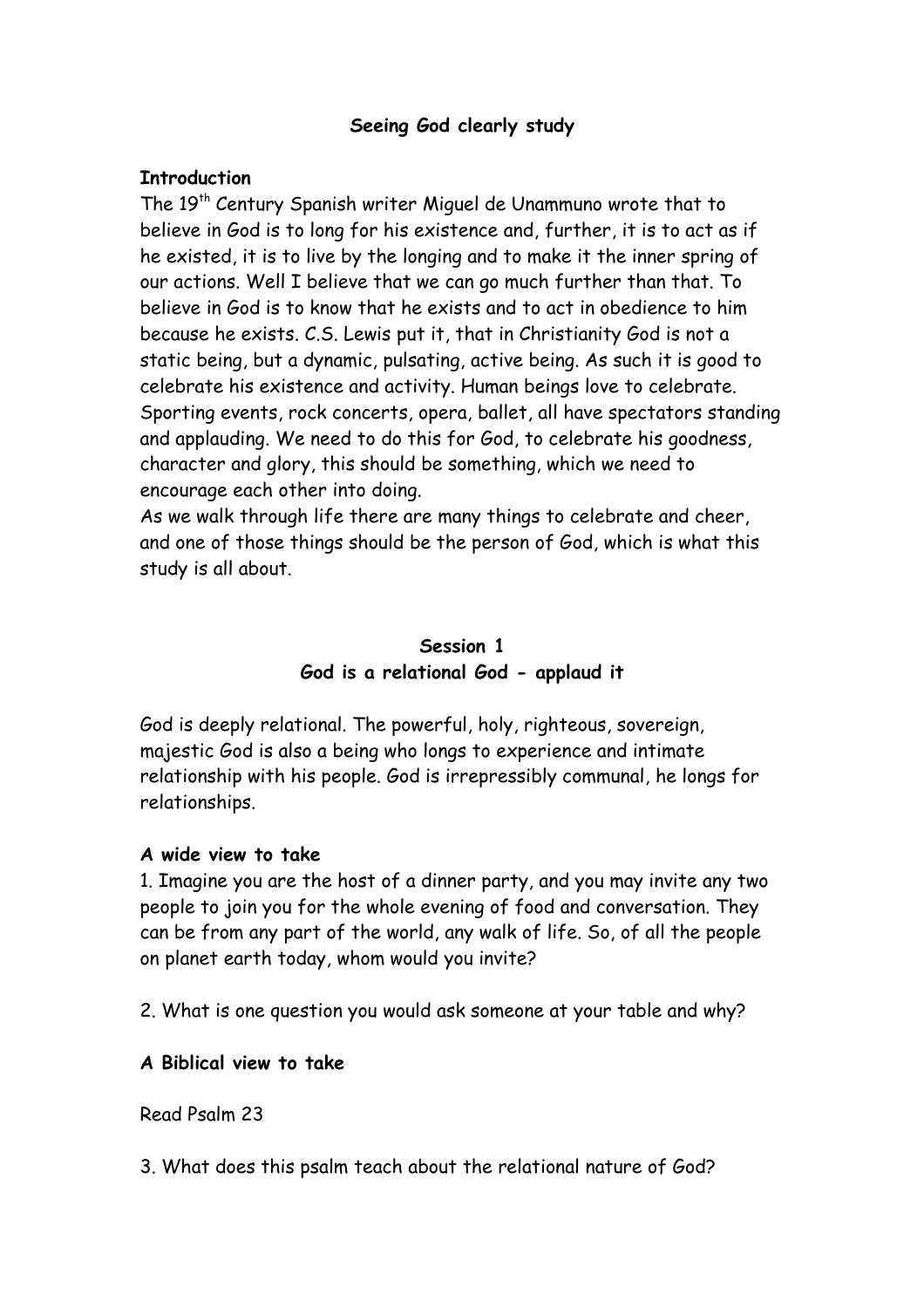4. Share if you can a personal example of how you have experienced God as one who does one of these things Provides for you v1 Gives you peace and rest v2 Guides you in the right waysv3 Walks with you in hard times v4 Frees you from fear v4 Disciplines and directs you v4 Lifts you up v5 Blesses you v5 Lavishes you with love v6 Invites you to dwell with Him v6

5. What do you see are some of the results of seeing God as a divine boss whose primary concern is that we understand and follow his ways?

6. How does this understanding of God impact your life today?

7. How does the daily outworking of the Christian faith change when we see it is a relationship instead of rules for living by?

8. What are some of the things that get in the way of walking hand in hand with God?

9. How can we overcome these distractions and disruptions?

#### **A personal view to consider**

10. What specific things have you discovered that you can share with other group members that help you walk closer with God?

11. How does your relationship with God deepen as you learn to see him as a loving, caring and tender-hearted God?

12. If you can, tell about how you have experienced God drawing near to you, to care for you, provide for you, protect you like a loving Father?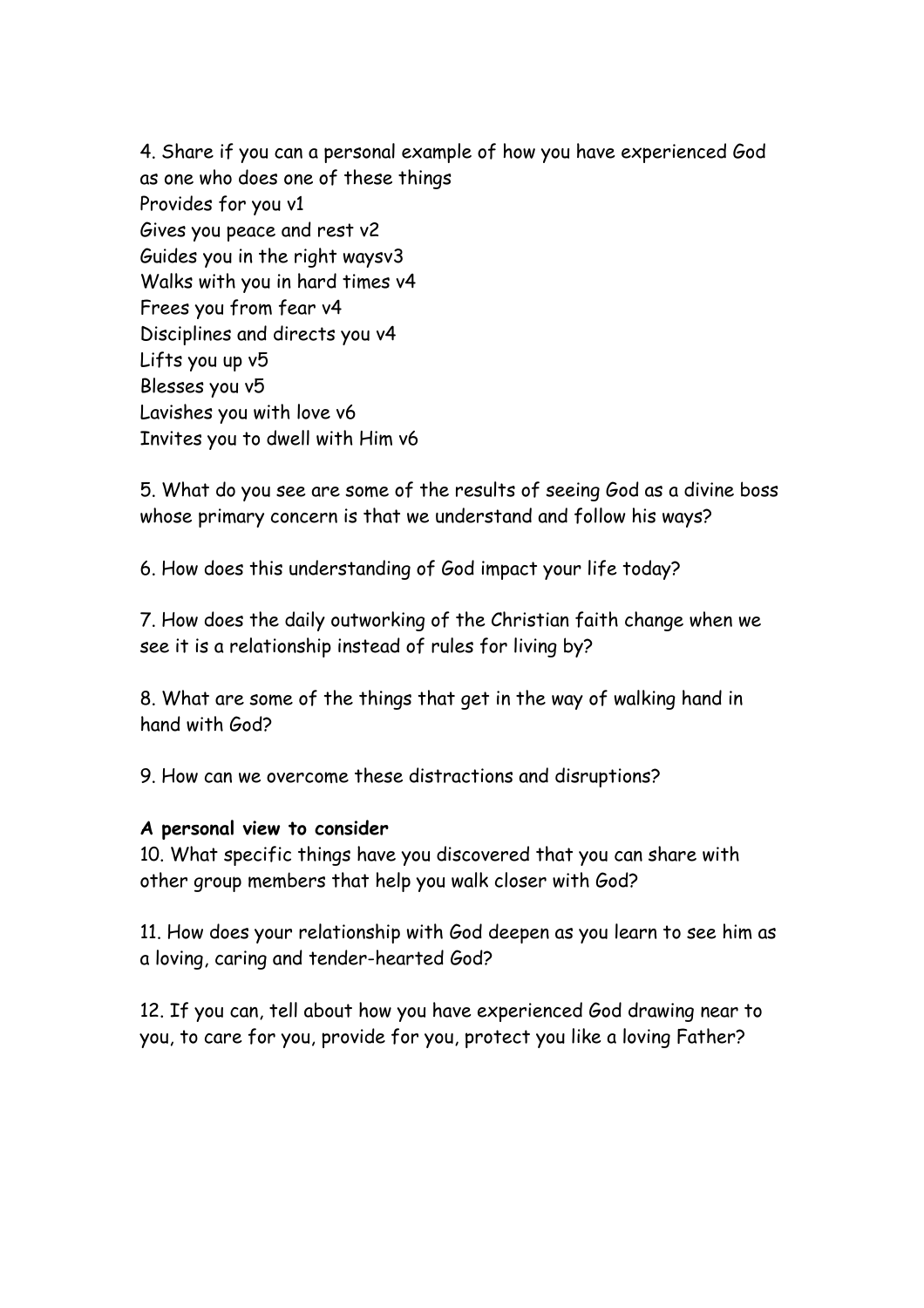# **Session 2 God is a guide - applaud it**

We all have moments of decision, at times like this where do we look for insight and help in the choices we have to make? Each of us responds uniquely when faced with such crossroad moments in life. Some most naturally take the path of the least resistance, simply because of their personalities and temperaments. Other do the opposite, they make reflexive responses, they take the more risky and challenging path. Others gather advice from friends and family, they base a decision on a culmination of advice and insights from others, only then do they take a course of action. The bible offers a simple message from God, which is that God, wants to lead and guide. God is ever eager to offer us direction along the way of life.

#### **A wide view to take**

1. What is one important decision that you are facing in your life right now, and how are you looking to God to guide you?

## **A biblical view to take**

Read 2 Timothy ch 3 vs 14-17 also Psalm 119 v 1-16 and Hebrews Ch 4 v 12-13.

2. How does God use the Bible to give direction and guidance in our lives?

3. If you can tell about a time you faced a crossroads and God used the Bible to give you clear and helpful guidance.

The Bible is a spiritual GPS that helps us keep our bearings, and become good decision makers. God's word is crystal clear on so many topics, we don't need anything further, God has already given us an answer. With that in mind

5. What for you is a 'no-brainer' example?

6. Because the Bible answers so many of the directional questions of life how have you tried to find the advice the Bible holds?

7. How can you help others members of your group to grow more in finding the directional help form the Bible?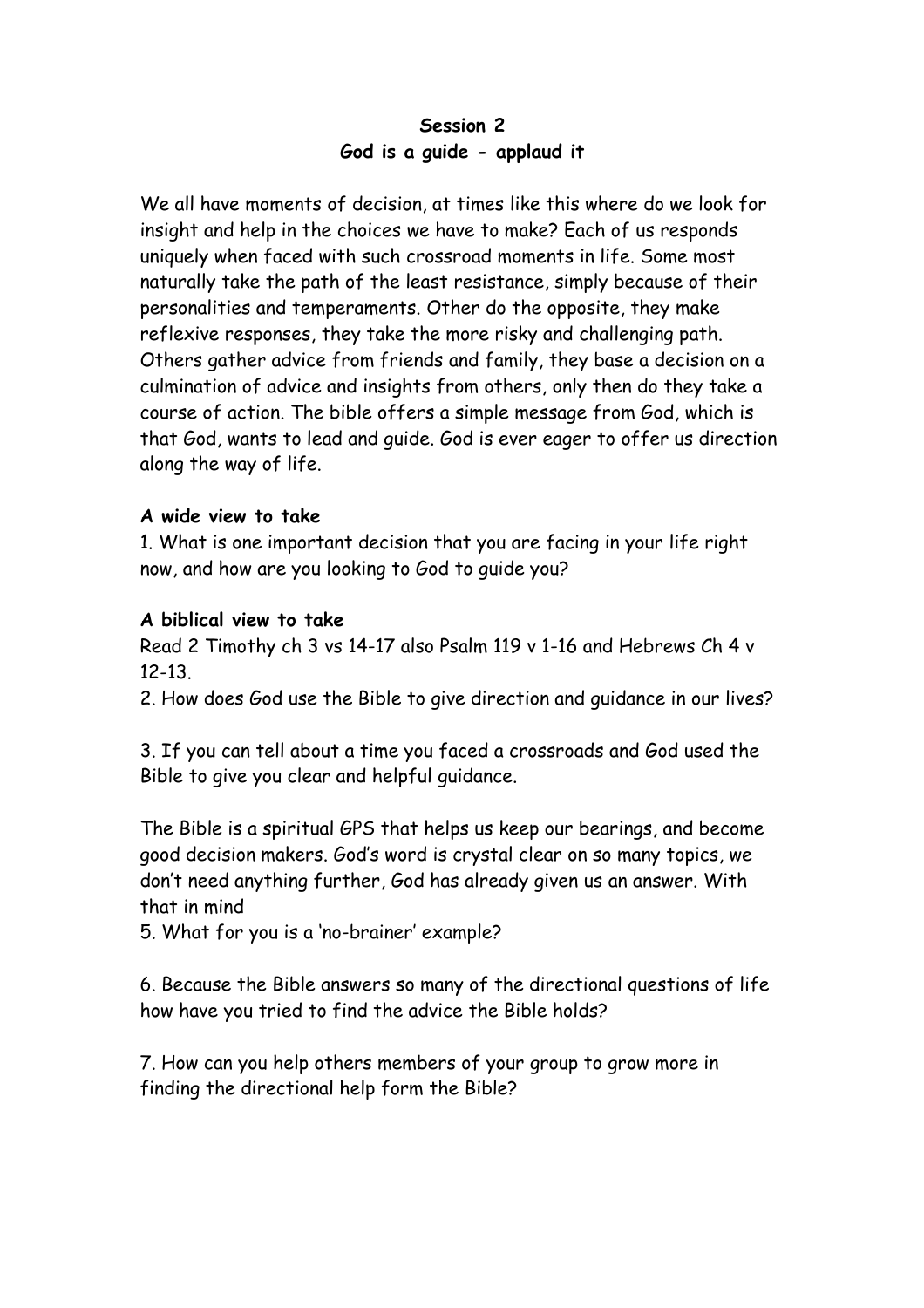8. Another way God guides is through His Holy Spirit. Through spiritual promptings, nudges, through visions, through dreams, through audible words. We just need to believe that God wants to guide, to be still and make space for such guidance, be aware of the Holy Spirit's promptings. With this in mind.

Can you recall a time you felt nudged, prompted by the Holy Spirit and you responded. What was the result?

Or have you had a time when you felt nudged but you resisted, what was the result?

9. The bible speaks about the wise counsel of others Proverbs ch 11 v14 Ch 15 v22 are two examples.

Can you tell of a time when a person has spoken wisdom from God into your life?

10. How might your group become a source of godly and wise counsel for each other?

# **A personal view to consider**

11. We all have experienced times when God has closed the door in our life. Such moments can be frustrating, but later we look back and can see things differently. Can you tell of one such incident?

12. Can you tell of how God has opened a door that has led you to follow him more closely recently?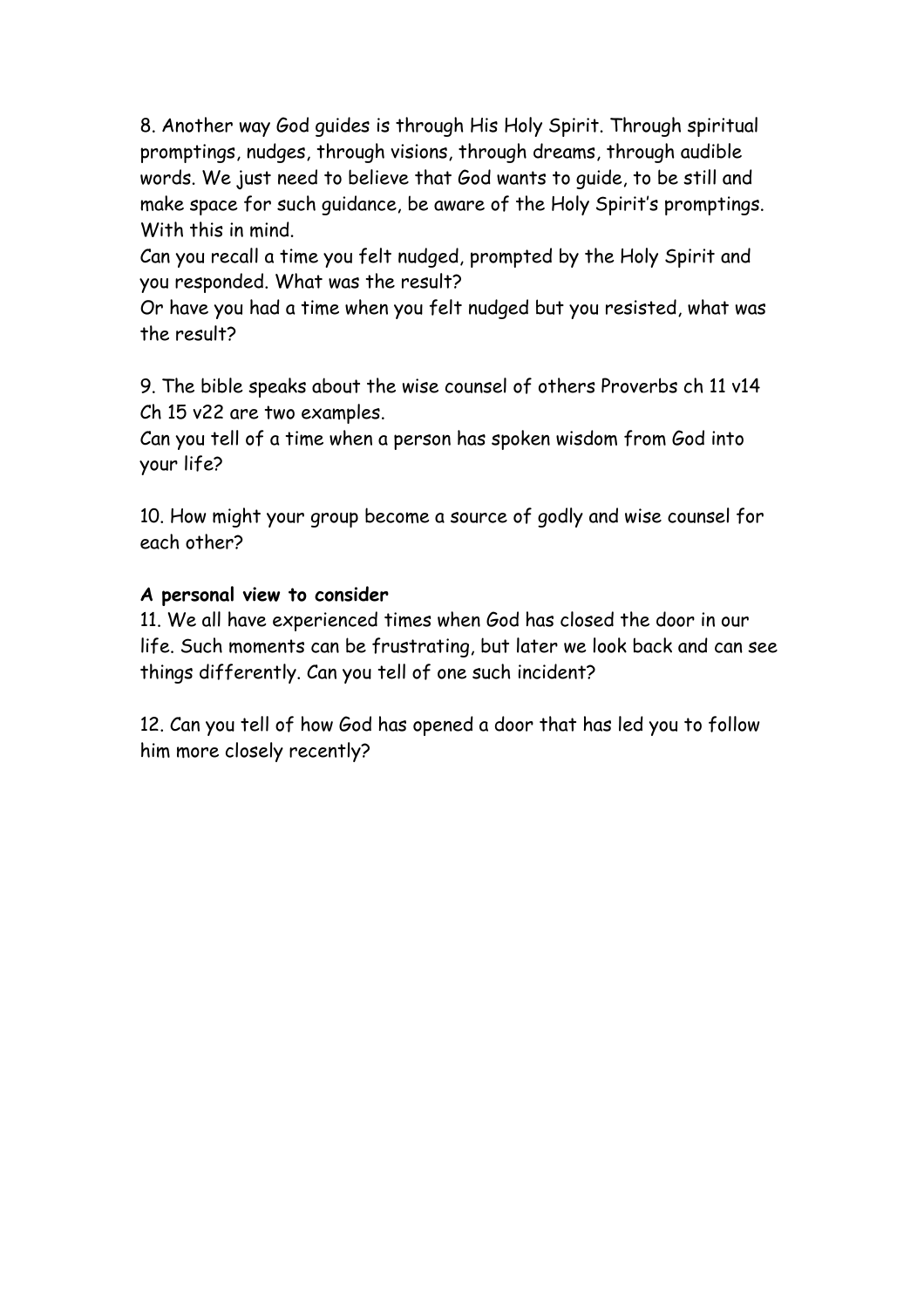## **Session 3 God is a refuge - applaud it**

#### **Introduction**

The ancient Middle Eastern culture was quite dangerous and brutal. Judicial systems were few and far between so people kept law and order by an aggressive form of tribal retaliation and retribution. It was into the this brutal culture that God spoke and revealed core elements of His character. God is a refuge who cares about people in their times of need. This becomes clear in Joshua Ch 20 v 2-3' Tell the Israelites to designate the cities of refuge as I instructed you through Moses, so that anyone who kills a person accidentally and unintentionally may flee there and find protection from the avenger of blood'. Six cities spread across the land were designated by God as places of refuge for those being chased by a blood avenger. If after a fair trial a person was found to be guilty of murder, the blood avenger was free to avenge the death. But if the person could prove that death was accidental, he or she was protected. These cities of refuge reflected the nature and heart of God. The heart of God aches for people who are running fast and wearing down. God is a place of refuge, safety and rest.

# **Wide view**

1. Most of us have never had to run literally for our lives because a blood avenger was after us. But we have had experiences of being chased by a bully, or being oppressed by a hard-hearted boss. Describe a time when you felt chased, under attack, or oppressed, and would have loved a place to find rest.

#### **Biblical view**

Read Psalm 18 v1-2 Psalm 27 v 1-6 Psalm 91 v 1-16

2. The writers of these psalms use a number of word pictures to illustrate this beautiful truth of God as refuge. What images are used in the above Psalms and how do they help you understand what it means to say,'god is my refuge'?

3. According to psalm 91, how can our attitude and outlook change when we live with a deep awareness that God is our refuge?

4. How have you experienced God as a refuge, and how did this strengthen you for the next part of your journey?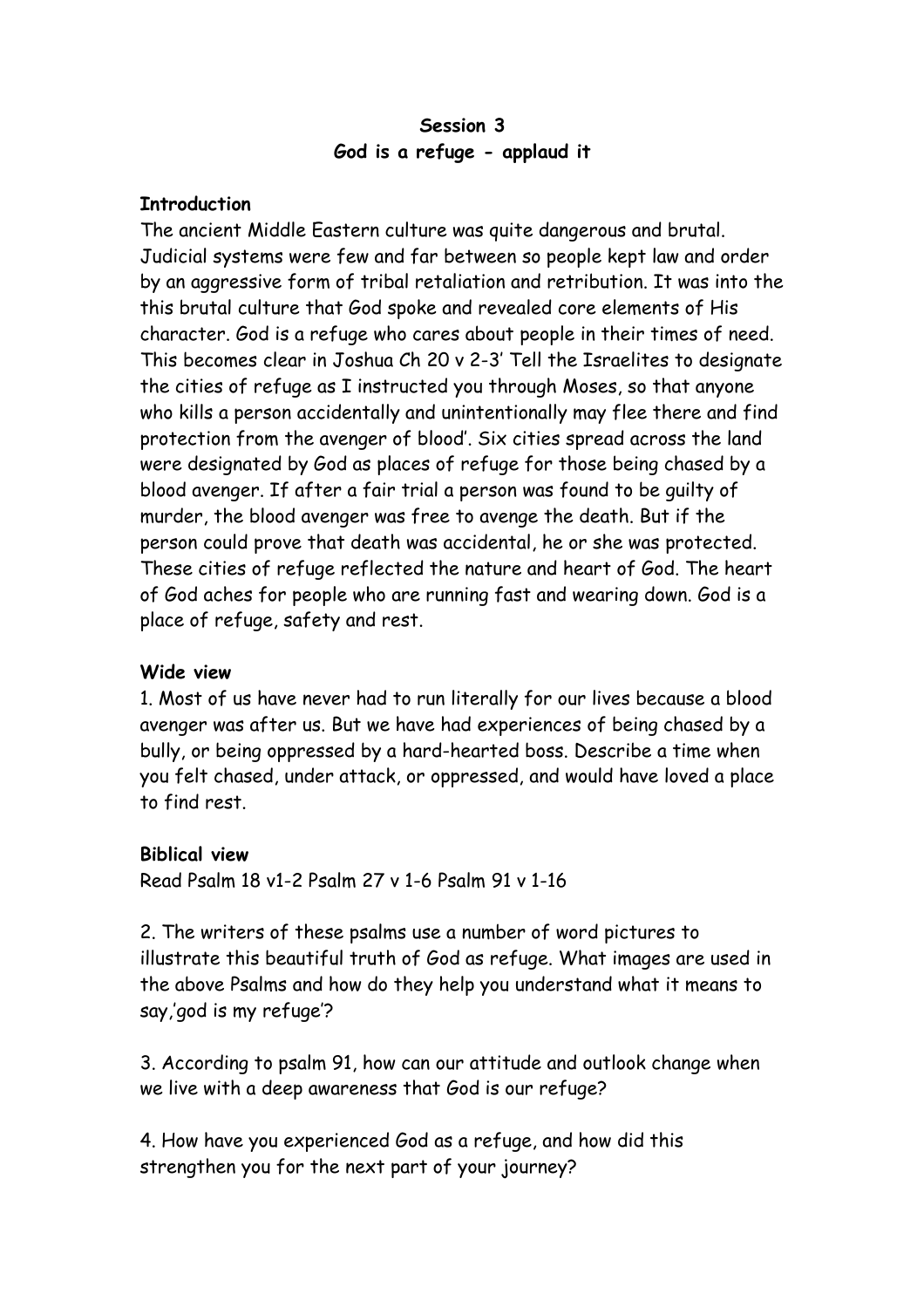5. What are you facing in your life today that causes you to say, 'God, I need you to be my refuge?

6. How might you as a group extend the protecting care of God to each other during these storms of life?

7. Psalm 62 v8 speaks about pouring out our heart to God. What does it mean to pour out our heart to God?

8. Can you offer an example of how a person might pray when they are really pouring out their heart to God?

## **Our view**

9. Spend some time in silence as a group, calling out to God in the quiet of your heart. Tell him where you feel oppressed, weary, fearful, worried, disappointed, and lonely. Ask him to be your refuge.

Then briefly discuss why you think God wants us to call out to him when we need a refuge.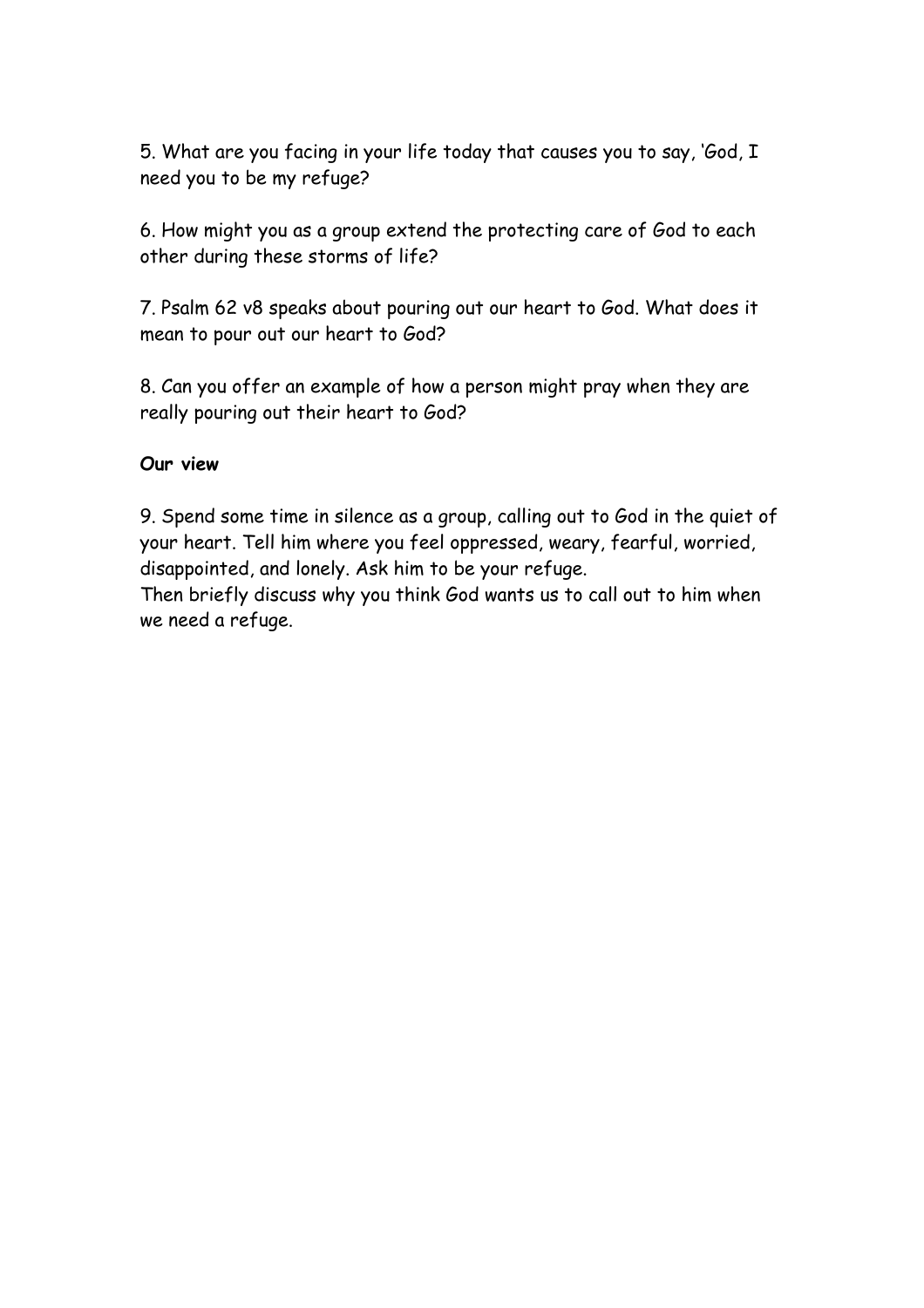## **Study 4 God is committed to us - applaud it**

## **Introduction.**

Someone has written that 'Commitments create small islands of security for us in our oceans of insecurity. They give us the human basis for trusting each other, for counting on each other. Commitment is the visible fibre that binds a collection of individuals together into a caring community' There is a great truth in that statement. We only have to look at our world to see the results of a commitment free society. We are more often than not trading in our ability to make and keep commitments for a quick-fix illusion of an uncommitted life. The consequences and costs are being felt all around us.

## **Wide view**

1. Name some signs and indicators that show a decreasing concern for commitment within our culture

2. What are some of the consequences we are facing, or might face if we continue on this course?

## **Biblical view**

Read Romans Ch 8 v 31-39 and Psalm 18 v 1-6

3. As you read these passages, note a few of the signs that show God is committed to His children?

4. In a world where commitment is becoming a rare commodity, how can God's tenacious commitment to us become an example of how we are to live in relationship with Him and each other?

# 5. Read the following passages

1 John 1 v9 John 14 v1-3 Deuteronomy Ch 31 v8 Psalm 91 v 1-4 Have a chat about one of the Biblical promises that means a lot to you [it can be one of the passages above, or another promise] how have you seen God keep this promise in your life?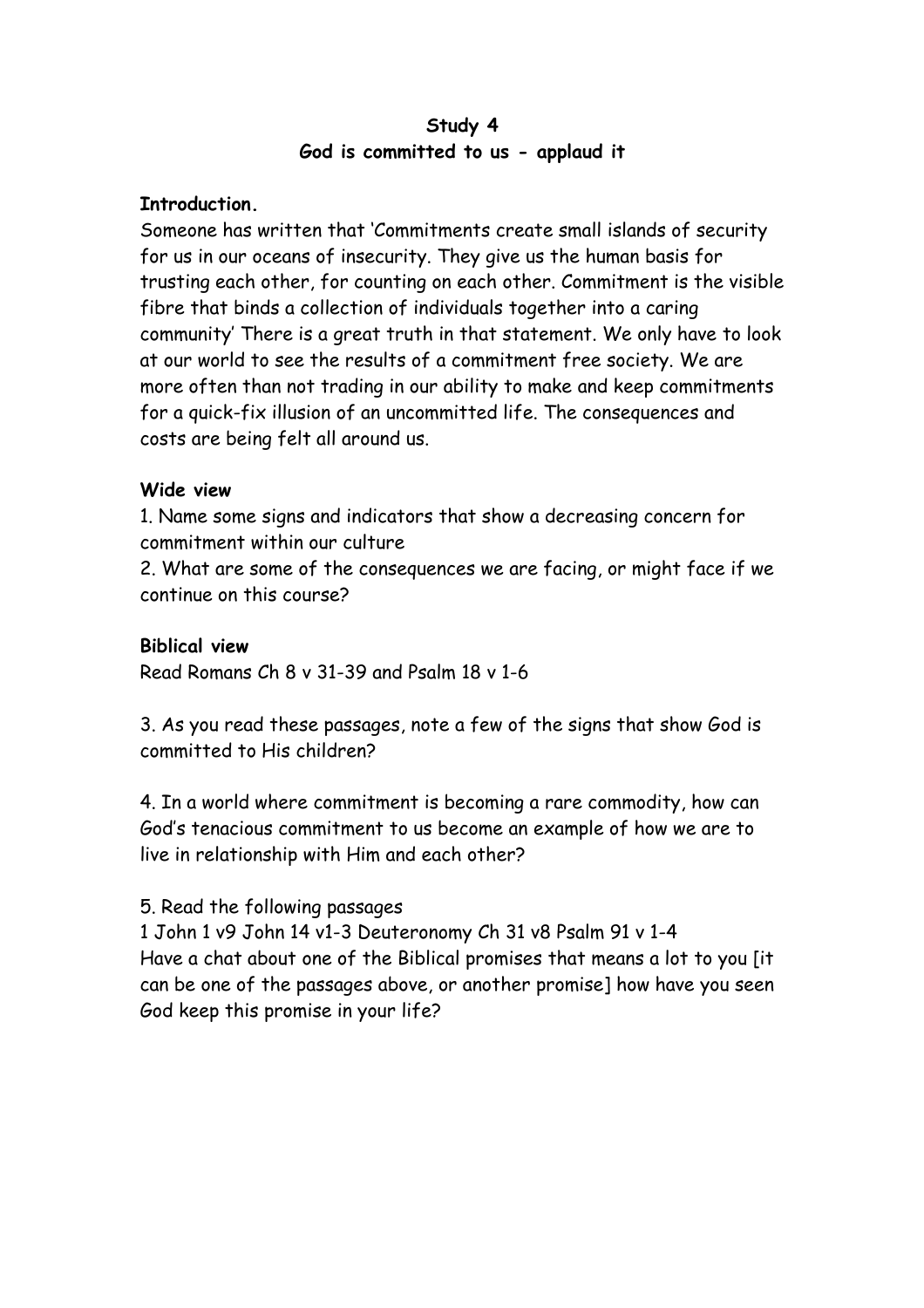6. God is always looking for his people to be commitment makers and keepers. So that when a person is growing in faith and experiencing the commitment making and keeping heart of God, what do you think are some of the promises he/ she might make To God To other believers Their church family To their community and to the world.

7. What one serious and enduring commitment have you have made in your relationship with God, and how has this impacted your life and faith?

8. What is one significant and lasting commitment you have made to another person, and how has this impacted your relationship with them?

9. What is one commitment you made to God that you find difficult to keep?

10. We live in a world where keeping commitments has fallen on hard times. Yet there are people who keep their commitments and live out the promises they make. What attitudes and behaviours help a person remember their commitments and keep them?

#### **Our view**

11. Name one of the great commitment makers and keepers from the Bible [Hebrews Ch 11 may help you], or someone from your own life who inspires you. What have you learned from their example?

12. Consider over this coming week writing down half- dozen fundamental commitments around which you want to orientate your life. As you reflect and write them down remember that these are all commitments to God first and foremost.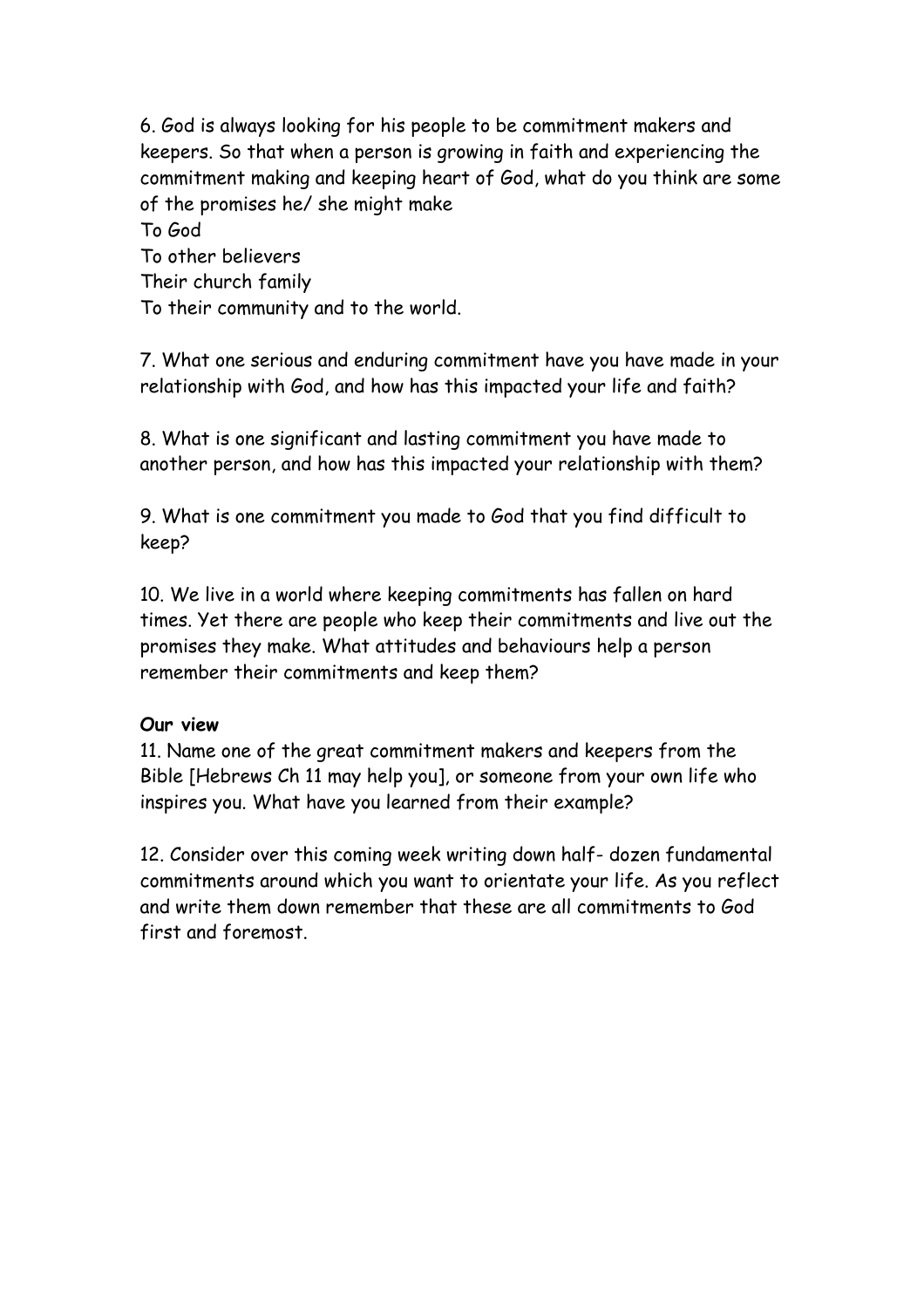## **Study 5 God is generous - applaud it**

#### **Introduction**

Babies, when they have something in their hands, they have a tight squeeze and grip. We learn this early in life, and often carry this through life. For some people the last time their grip relaxes is when they draw their last breath. This can be the first time they really open their hands. What a contrast between our hands and God's hands. Throughout the history of the Bible God has opened his hands, in provision and care, and forgiveness and hope. The hands of Jesus remained open even on the cross, to reveal a generous love. Today God's hands are still open, inviting people to Himself. The open hands of God are merely the outward manifestation of an inner reality; God is infinitely and shockingly generous.

## **Worldview**

1. How have you seen the human tendency to hold on to things, live greedy lives, ignore those in need?

2. How have you experienced the open handed generous love of God?

#### **Biblical view**

Read Luke Ch 19 v1-10

3. Describe the transformation that happened in the heart and life of Zacchaeus when he met Jesus Christ?

4. Describe how your heart has changed over the years as you have come to understand the amazing grace and love of God revealed in Jesus?

5. When the followers of Jesus allow their hearts to beat with the generous heart of Christ, everything changes. Talk about what might change in some of the following areas, from tight fisted hard-hearted to open handed and soft-hearted How we share our financial resources How we offer words of blessing and encouragement How we treat people who are different from us How we use our time How we see the poor and marginalized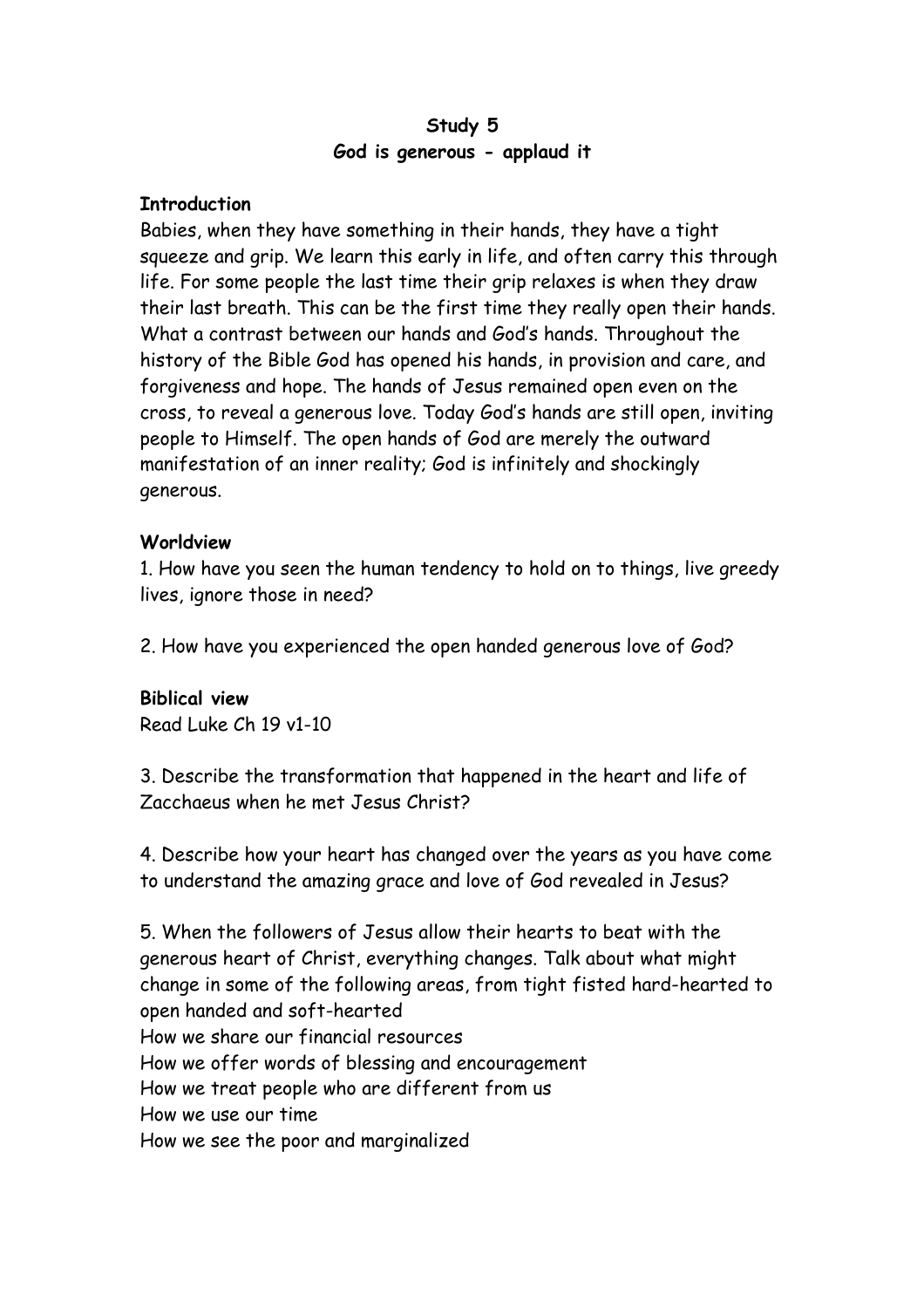6. How we think about finances directly impacts how we live our life. We are driven by a mind-set, which is either shaped by closed fist living or open handed living. What are some of the implications of thinking the following thoughts?

All I have is mine. I worked for it and I deserve it

Everything I have is a gift from God. He has been good and generous to me

Poor people are poor because they are lazy and unmotivated. Helping them will only reinforce negative behaviour

Bigger, better, newer is the only way to go when it comes to the stuff of this world

God provides for me so that I can help and serve others

7. How has your understanding of wealth, material goods, and generosity changed the longer you have been a follower of Jesus?

8. List some of the ways Christians can impact the world and be a witness to the presence of Jesus by living with open-handed generosity in the following areas.

In our families In our neighbourhood In our workplace In our community/ Town In our nation/ the world

# **Our view**

9. Over this coming week reflect on the following Biblical passages Eph ch 1 v7-8 Psalm 145 v 15-17 Lamentations Ch 3 v22-24 See how you begin to be challenged and encouraged. Maybe just ask yourself are you living on the treadmill of seeking more and more stuff, never being thankful or satisfied? How can you stop this kind of insanity? Maybe reflect back at the beginning of the next group meeting your thoughts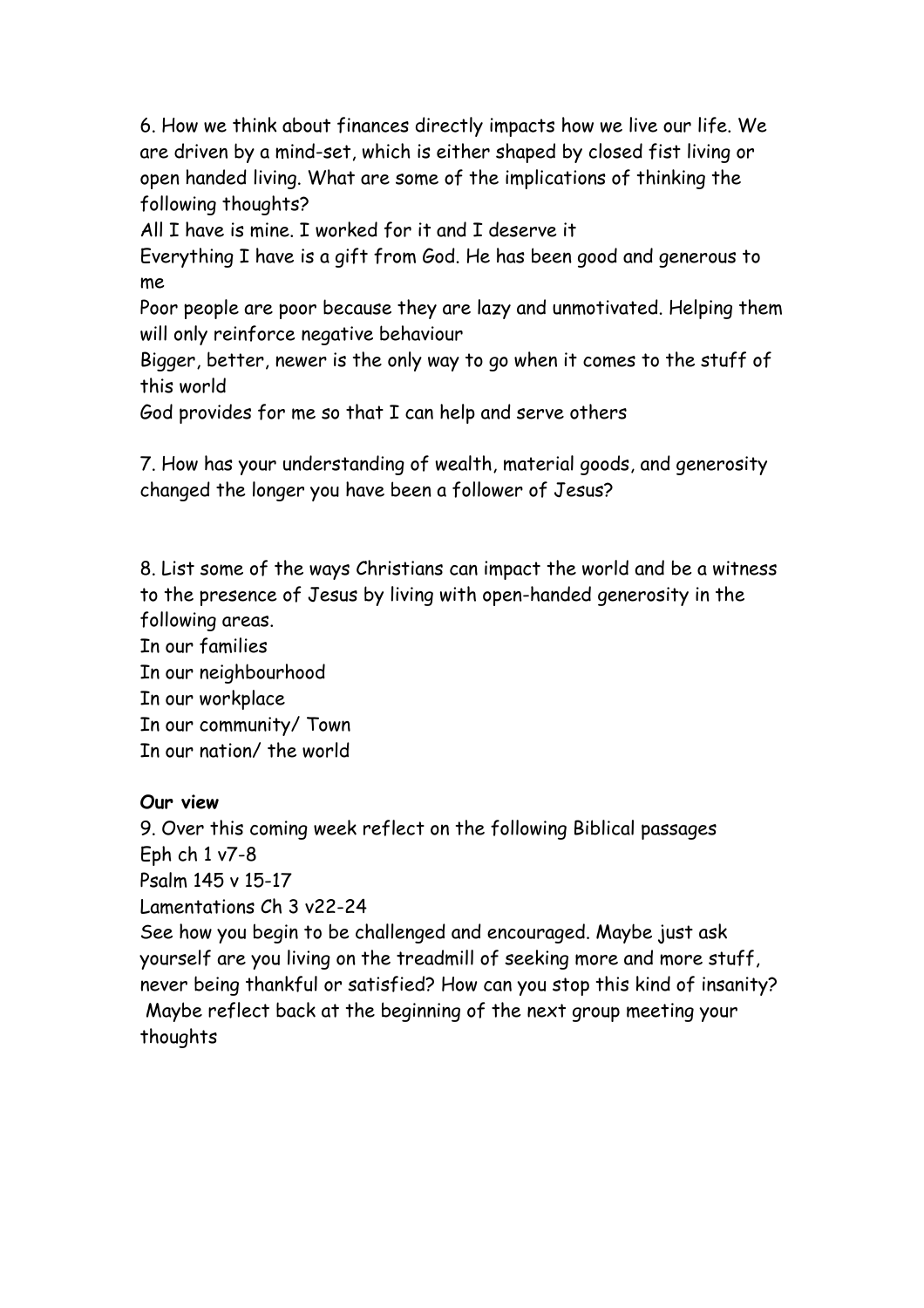# **Study 6 God is righteous – applaud it**

## **Introduction**

There is something inside each of us that is exhilarating when things are done right, whether it's a round of golf, game of squash, a walk accomplished, a task finished. It can be creating a beautiful piece of art, or a family holiday which has been planned well and ends well. There is a deep soul satisfaction of life when things go right.

## **Worldview**

1. Tell about a time when things just seemed to click and something you were part of went right. Why do you remember this moment, and how did it make you feel?

# **Biblical view**

Read the following passages. Psalm 11 v4 Psalm 111v2-3 Psalm 119 v 137-138 Romans 1 v17 2TimohtyCh4 v8 1 Peter 3 v12.

2. What do these passages teach you about the nature and character of God?

3. What do we mean when we say that God is righteous?

4. A follower of Jesus Christ is called to be shaped and moulded into the image of the true and living God. What do the above passages teach us [directly or indirectly] about God's call for his children to grow in righteousness?

5. God loves his children to dream so think about what would be some of the new and revolutionary things that might begin to happen in the following places if God's righteousness was embraced and lived out In our neighbourhoods In our Town In our nation

6. If you can name two or three of God's transcendent standards that many people ignore today?